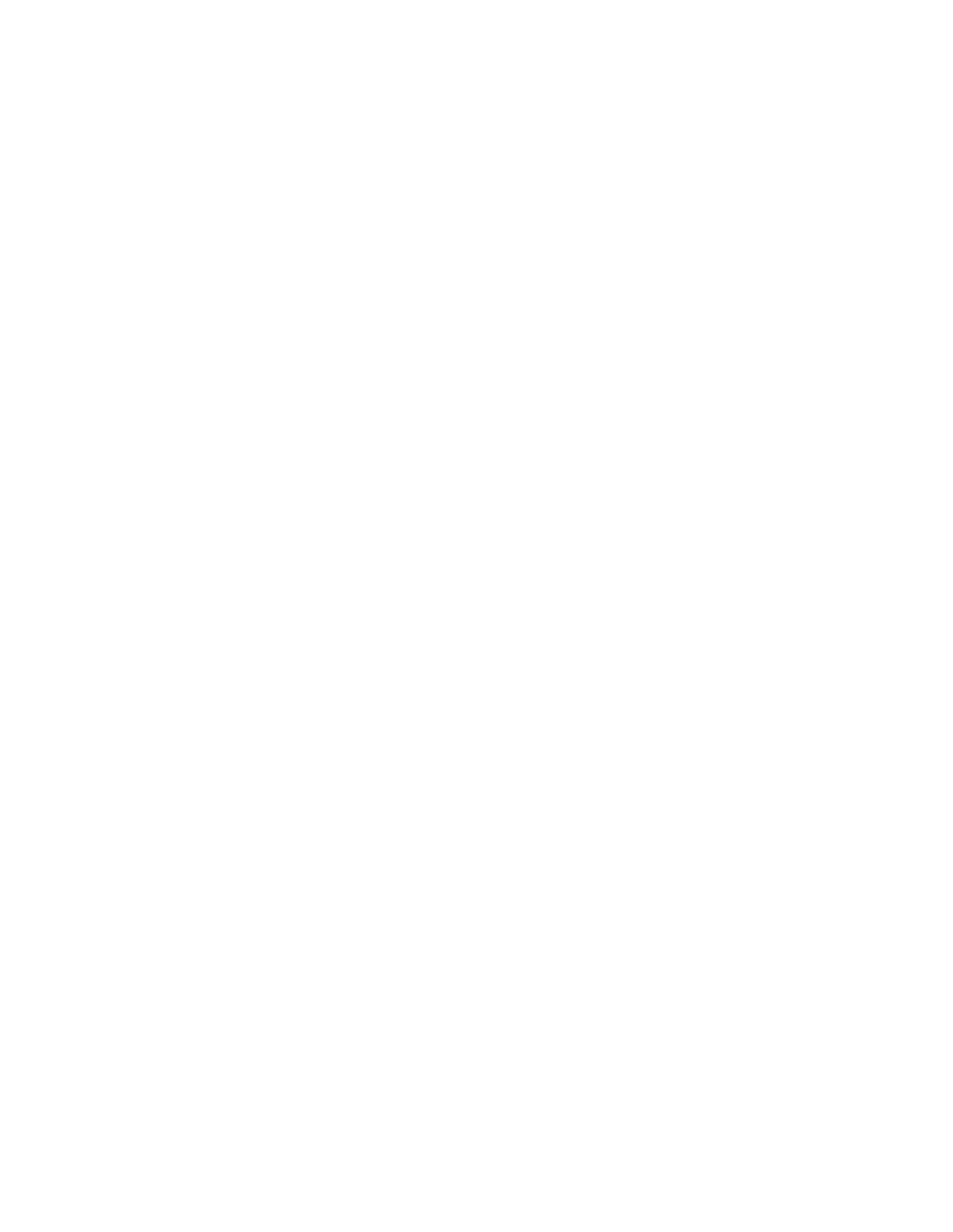# MULTI-LAYER TERAHERTZ IMAGING OF NON-OVERLAPPING CONTENTS

*Pu Wang*<sup>1</sup> *, Haoyu Fu*<sup>2</sup> *, Toshiaki Koike-Akino*<sup>1</sup> *, Philip V. Orlik*<sup>1</sup>

<sup>1</sup> Mitsubishi Electric Research Laboratories (MERL), Cambridge, MA 02139, USA E-mails: {pwang, koike, porlik}@merl.com <sup>2</sup> Ohio State University, Columbus, OH 43210, USA E-mails: fu.436@osu.edu

## ABSTRACT

This paper considers terahertz (THz) imaging of multi-layer nonoverlapping contents with compressed measurements. One issue here is the shadow effect from front layers to deep layers due to the non-uniform penetrating illumination. In the case of nonoverlapping contents in layered structures, the shadow effect can be utilized to improve recovery performance and reduce the number of measurements. To this end, we propose several approaches based on the total variation (TV) minimization principle and take into account individual-layer sparsity, group sparsity over layers, and hierarchical group sparsity over layers to reduce the number of measurements. Numerical evaluation confirms the effectiveness of the proposed approaches.

*Index Terms*— Terahertz, multi-layer structure, content extraction, compressed measurements.

#### 1. INTRODUCTION

Over the past two decades, there have been increased interests in terahertz (THz) sensing using the time-domain spectroscopy (TDS) in either a reflection or transmission mode, due to the broad applications in gas sensing, moisture analysis, non-destructive evaluation, biomedical diagnosis, package inspection, and security screening [1]. By sending an ultra-short pulse (e.g., 1-2 picoseconds), the THz-TDS system is able to inspect not only the top surface of the sample but also its internal structure, either a defect underneath the top layer or a multi-layer structure, due to its capability of penetrating a wide range of non-conducting materials.

The THz-TDS can operate in a *raster* or *compressed* scanning mode [2, 3]. In the raster scanning mode, the sample under inspection is illuminated by a THz-TDS point source and a programmable mechanical raster moves the sample in the plane perpendicular to the incidental waveform in order to measure the two-dimensional surface of the sample. Single-layer and multi-layer content extractions have been tested in [4–6]. One issue here is, due to either irregular sample surfaces or vibration from the mechanical raster move, to deal with depth variation and its induced delay variation from one pixel to another.

On the other hand, the compressed scanning mode aims to remove the mechanical raster move and reduce the total acquisition time. As shown in Fig. 1, a terahertz transmitter sends a terahertz ultra-short pulse beam to a collimating lens. The collimated beam passes through layered samples and is then modulated by a random pattern with the help of a THz-band spatial light modulator (SLM),



Fig. 1. THz compressed scanning setup for multi-layer imaging of non-overlapping contents.

followed by a focusing lens and a single-pixel photoconductive detector [7, 8]. In other words, only one measurement is formed for a mask at a time. The compressed scanning process repeats with different realizations of random masks and collects multiple sequential measurements. The sample image can then be recovered by sparsitydriven minimization methods, e.g., the total variation (TV) minimization method [7].

In this paper, we consider the use of compressed scanning mode to extract non-overlapping contents from layered structures with THz measurements. One issue here is the *shadow* effect due to the non-uniform penetrating illumination from front layers to deep layers. In the case of non-overlapping contents over multiple layers, the shadow effect can be utilized to improve the recovery performance and reduce the number of measurements. We build the proposed approaches on the TV minimization principle as a regularization approach for noise reduction while preserving image edges, to promote the sparsity on the image gradient domain for the multi-layered non-overlapping content extraction with compressed measurements. Furthermore, we take into account *individual-layer sparsity*, *group sparsity over layers*, and *hierarchical group sparsity over layers* to reduce the number of measurements while maintaining the recovery performance.

The remainder of this paper is organized as follows. Section 2 introduces the signal model for the multi-layer THz imaging. In Section 3, several approaches based on the TV minimization are proposed. Numerical results are provided in Section 4, followed by the conclusion in Section 5.

# 2. SIGNAL MODEL

Let  $\mathbf{x}_l = \left[x_l(1), x_l(2), \ldots, x_l(N)\right]^T$  denote a reflectance vector by stacking the columns of the two-dimensional reflectance matrix at the  $l$ -th layer of the sample, where  $N$  is the number of total pixels at each layer of the sample. As the THz source illuminates the sample from a spatially encoded mask, the received measurements can be described as

$$
\mathbf{y}_l = \mathbf{A}_l \mathbf{x}_l + \mathbf{v}_l, \tag{1}
$$

The work of H. Fu was performed during his internship at MERL.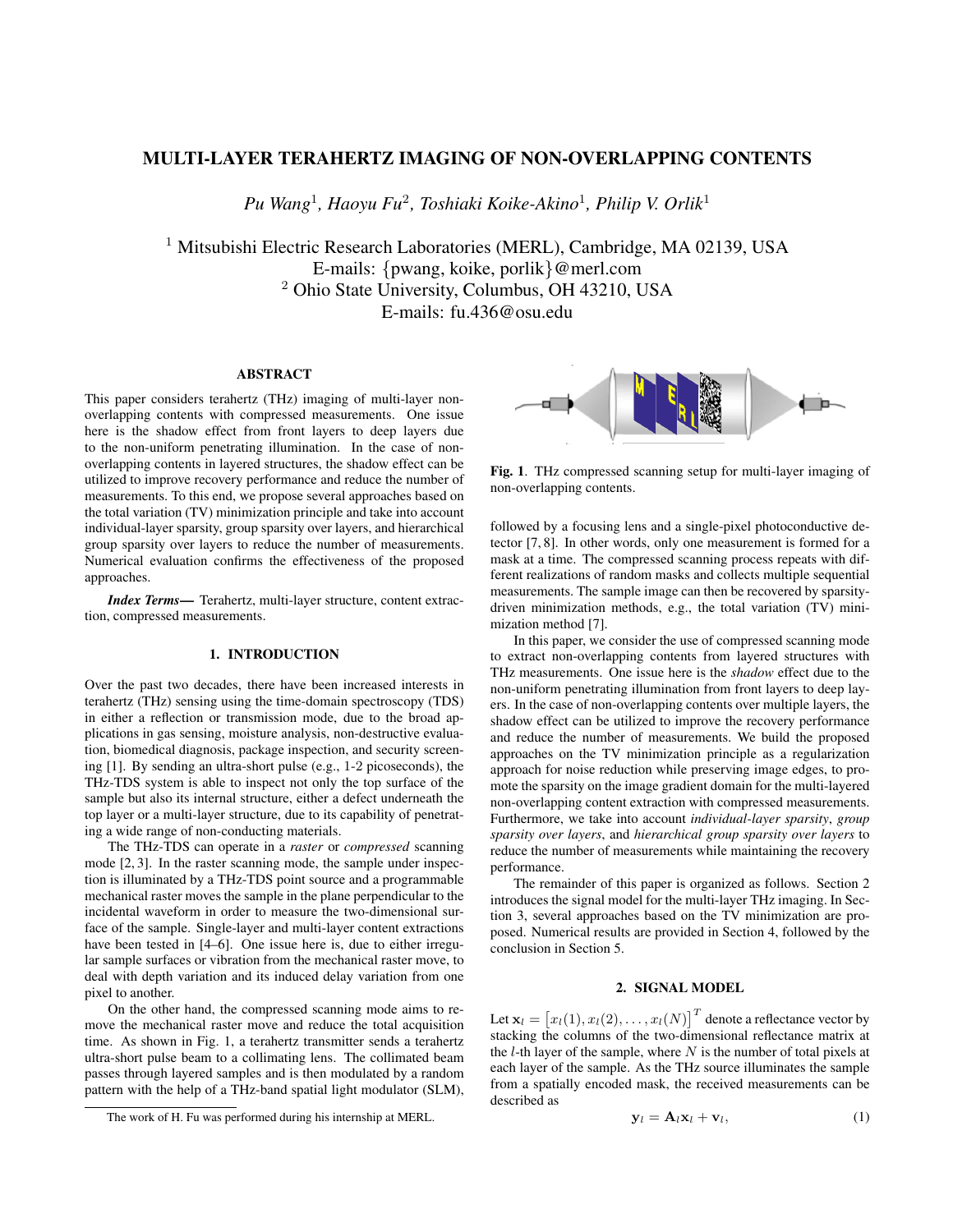

Fig. 2. The shadow effect of non-overlapping content for front layers to deep layers.

where  $A_l = [a_{l,1}, \dots, a_{l,M}]^T$  is the measurement matrix corresponding to the *l*-th layer,  $\mathbf{v}_l = [v_l(1), \dots, v_l(M)]^T$  is the Gaussian distributed noise with zero mean and an unknown variance  $\sigma_l^2$ , i.e.,  $\mathbf{v}_l \sim \mathcal{N}(\mathbf{0}, \sigma_l^2 \mathbf{I}_M), \mathbf{y}_l = \left[y_l(1), \ldots, y_l(M)\right]^T$ , and M is the number of measurements.

In practice, the THz-band SLM likely remains the same during the electro-optic sampling process which leads to the same measurement matrix A over all layers. Here, we assume the measurement matrix  $A_i$  is a function of the layer index as the measurement matrix can absorb layer-dependent inter-reflections and surface irregularity.

It is noticed that the signal model of (1) can, in fact, describe both raster and compressed scanning acquisitions:

- In the case of the *raster scanning*, i.e., each pixel is illuminated and measured individually, we have  $M = N$  and A reduces to a diagonal matrix with diagonal elements responsible for the depth variation [6, Section III.I.4].
- In the case of the *compressed scanning*, e.g., the single-pixel THz camera [7], we have  $M < N$  and each row of the measurement matrix A corresponds to one random mask pattern used to form one measurement  $y_m$ .

In the case of layered structures, the shadow effect is present due to the non-uniform penetrating illumination from front layers to deeper layers. For instance, as shown in Fig. 2, two letters 'M' and 'E' are present at two non-overlapping areas in the first and second layers, respectively. Due to different reflection coefficients and reflection index between the letter 'M' and the rest area of the first layer, the penetrating illumination towards the second layer is hence different, which causes a shadow letter 'M' in the second layer and, subsequently, in the third layer. This shadow effect is also applied to the letter 'E' in the second layer with its shadow letter in the third layer.

# 3. PROPOSED APPROACHES

In this section, we utilize the TV, originally proposed in [9] as a regularization approach for noise reduction while preserving image edges, to promote the sparsity on the image gradient domain for the multi-layered non-overlapping content extraction with compressed measurements. Particularly, we consider several variants of the TV over the multi-layer structure to enforce either *individual-layer sparsity*, *group sparsity over layers*, or *hierarchical group sparsity over layers* to reduce the number of measurements while maintaining the recovery performance.

#### 3.1. TV Minimization over Individual Layers

First, a straightforward solution is, similar to [7], to apply the TVregularized minimization independently over each individual layer. This solution can be formulated as follows

$$
\hat{\mathbf{x}}_l = \arg\min_{\mathbf{x}_l} \frac{1}{2} \|\mathbf{y}_l - \mathbf{A}_l \mathbf{x}_l\|_2^2 + \lambda_l \|\mathbf{x}_l\|_{\text{TV}},\tag{2}
$$

where  $\lambda_l$  is the regularization parameter for the *l*-th layer, and  $||\mathbf{x}||_{TV}$ is a discrete TV (semi)-norm with two popular choices of 1) the isotropic TV

$$
\|\mathbf{x}\|_{\text{TV}} = \sum_{n=1}^{N} \text{TV}_I(x_n) = \sum_{n=1}^{N} \sqrt{(\Delta_n^h(\mathbf{x}))^2 + (\Delta_n^v(\mathbf{x}))^2}, \quad (3)
$$

and 2) the anisotropic TV

$$
\|\mathbf{x}\|_{\text{TV}} = \sum_{n=1}^{N} \text{TV}_A(x_n) = \sum_{n=1}^{N} \left[ |\Delta_n^h(\mathbf{x})| + |\Delta_n^v(\mathbf{x})| \right], \quad (4)
$$

with the operators  $\Delta_n^h(\mathbf{x})$  and  $\Delta_n^v(\mathbf{x})$  correspond to, respectively, the horizontal and vertical first order differences at pixel  $n$ . Specifically,  $\Delta_n^h(\mathbf{x}) = x_n - x_{h(n)}$  and  $\Delta_n^v(\mathbf{x}) = x_n - x_{v(n)}$  with  $h(n)$ and  $v(n)$  denoting the nearest horizontal and vertical neighbors of pixel  $n$ , respectively. Fast algorithms such as iterative shrinkage/thresholding algorithms (ISTA) and its accelerated version (FISTA) have been proposed to circumvent the non-smoothness of the TV regularization term [10].

## 3.2. Group TV Minimization over Multiple Layers

It is seen that the solutions from (2) do not explore the shadow effect and require more measurements for deep layers as the sparsity decreases over layers. To utilize the shadow effect, one can enforce the group sparsity over layers such that the content in front layers always appear in deep layers. One way to formulate this group sparsity over layers can be described as follows

$$
\hat{\mathbf{X}} = \arg\min_{\mathbf{X}} \ \sum_{l} \frac{1}{2} ||\mathbf{y}_{l} - \mathbf{A}_{l} \mathbf{x}_{l}||_{2}^{2} + \lambda ||\mathbf{X}||_{\text{GTV}}
$$
(5)

where  $\mathbf{X} = [\mathbf{x}_1, \cdots, \mathbf{x}_L] \in \mathbb{R}^{N \times L}$  groups all images over L layers,  $\lambda$  is the regularization parameter,  $\|\mathbf{X}\|_{\text{GTV}}$  is the group TV over multiple layers defined as

$$
\|\mathbf{X}\|_{\text{GTV}} = \sum_{n=1}^{N} \sqrt{\sum_{l=1}^{L} [\text{TV}_I(x_n^l)]^2}
$$
  
= 
$$
\sum_{n=1}^{N} \sqrt{\sum_{l=1}^{L} (\Delta_n^h(\mathbf{x}_l))^2 + (\Delta_n^v(\mathbf{x}_l))^2},
$$
 (6)

for the isotropic TV and

$$
\|\mathbf{X}\|_{\text{GTV}} = \sum_{n=1}^{N} \sqrt{\sum_{l=1}^{L} [\text{TV}_A(x_n^l)]^2}
$$

$$
= \sum_{n=1}^{N} \sqrt{\sum_{l=1}^{L} [|\Delta_n^h(\mathbf{x})| + |\Delta_n^v(\mathbf{x})|]^2}, \qquad (7)
$$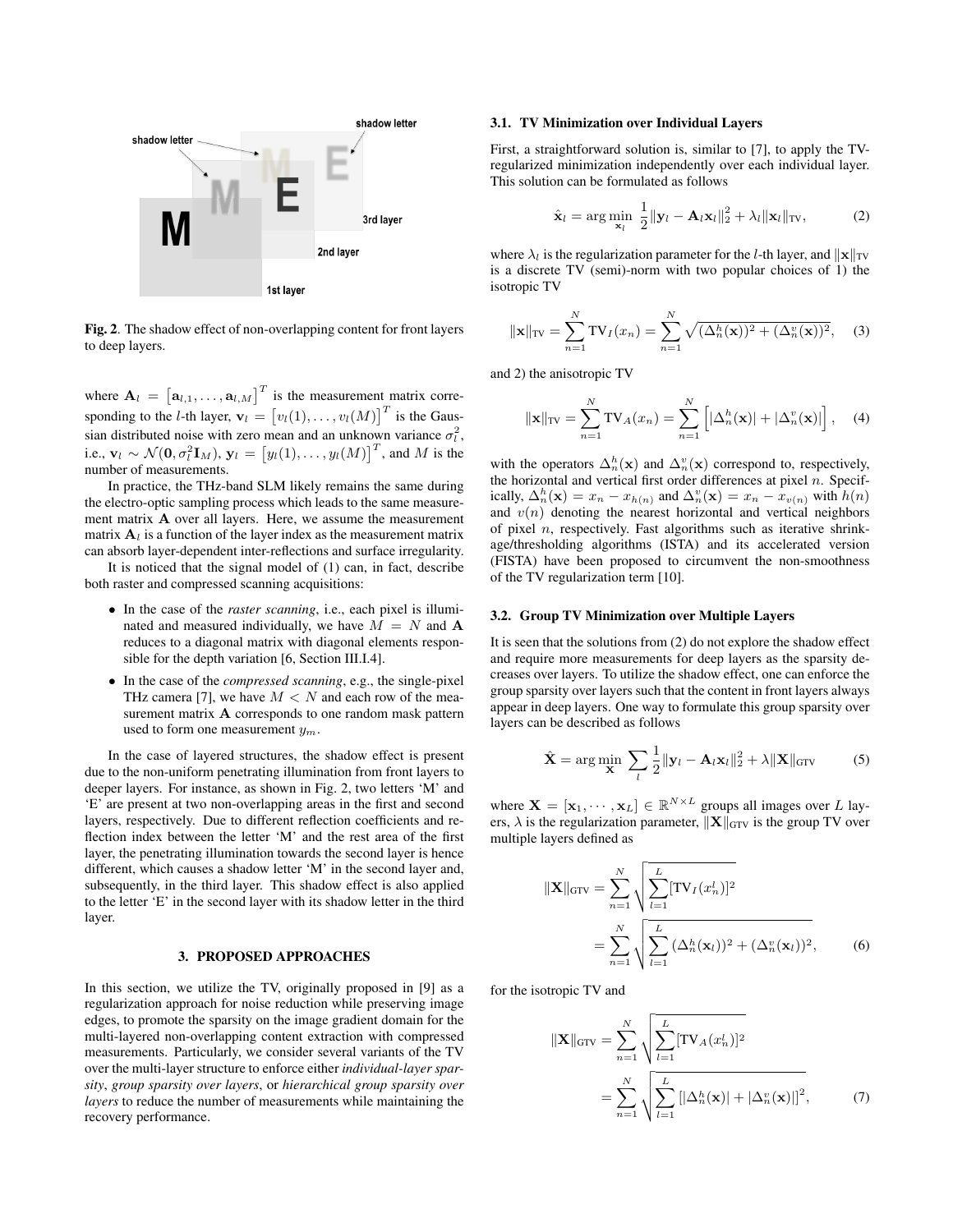for the anisotropic TV. It is easy to see that both group TV definitions are the  $\ell_{2,1}$  norm, i.e.,  $\|\mathbf{D}\|_{2,1} = \sum_{n=1}^{N} \sqrt{\sum_{l=1}^{L} D_{n,l}^2}$ , of the (isotropic or anisotropic) TV map **D**, i.e.,  $D_{n,l} = \text{TV}_I(\mathbf{x}_l(n))$ or  $D_{n,l} = TV_A(\mathbf{x}_l(n))$ . In other words, (5) encourages solutions which yield layer-wise sparsity on the TV map of X.

It is also noted that, for a given pixel  $n$ , instead of 2 (horizontal and vertical) gradients in the single-layer case, there are 2L gradients over L layers. The isotropic group TV of (6) simply uses the  $\ell_2$  norm over the expanded  $2L$  gradients followed by the  $\ell_1$  norm over all pixels. Inspired by this motivation, we introduce another version of the anisotropic TV

$$
\|\mathbf{X}\|_{\text{TV}} = \sum_{n=1}^{N} \sqrt{\sum_{l=1}^{L} [\text{TV}_A(x_n^l)]}
$$

$$
= \sum_{n=1}^{N} \sqrt{\sum_{l=1}^{L} [|\Delta_n^h(\mathbf{x})| + |\Delta_n^v(\mathbf{x})|]},
$$
(8)

which uses the anisotropic definition, i.e.,  $\ell_1$  norm, over the 2L gradients followed by the  $\ell_1$  norm over pixels.

### 3.3. Hierarchical Group TV Minimization over Multiple Layers

In addition to the shadow effect, the non-overlapping assumption imposes an additional feature over layers, i.e., the TV-domain sparsity extent increases over layers, i.e.,  $S(TV(\mathbf{x}_l)) \subset S(TV(\mathbf{x}_{l+1})),$ where  $S(\mathbf{x})$  is the set of indices where the elements of x are nonzeros. In fact, the combined shadow effect and non-overlapping assumption introduces a hierarchical layer-wise structure in the TV domain.

As an illustrative example of  $L = 3$  in Fig. 3 where non-zero and zero gradient denoted as color and gray arrows, respectively, two pixels with non-zero (horizontal and vertical) gradients are present in the upper left corner of the first layer and, due to the shadow effect, the gradients of the same pixels at the second and third layers are also non-zeros. At the second layer, two more pixels at the upper right corner have non-zero gradients which results in the same pixels at the third layer have non-zero gradients. Finally, at the third layer, two more pixels at the lower right corner have non-zero gradients. From this illustrative example, one can clearly see that the hierarchical structure over layers. To be more precise, it is a *nested group sparsity* pattern over layers in the TV domain.

The nested group structure can be mathematically formulated as follows. Denote the l-th layer image as  $\mathbf{X}_l \in \mathbb{R}^{N_r \times N_c}$  where  $N = N_r \times N_c$ , where  $\mathbf{x}_l$  is the vectorized version of  $\mathbf{X}_l$ . We can define the matrix  $\mathbf{I}_{TV}$  below indicating the smallest layer index where a pixel has non-zero gradients

$$
[\mathbf{I}_{\text{TV}}]_{n_r, n_c} = \begin{cases} \min_l \{ \text{TV}([\mathbf{X}_l]_{n_r, n_c}) \neq 0 \} \\ 0, \text{ if } \text{TV}([\mathbf{X}_l]_{n_r, n_c}) = 0, l = 1, \cdots, L \end{cases}
$$
(9)

For the illustrative example in Fig. 3, the corresponding matrix  $\mathbf{I}_{TV}$ is given at the right upper corner. For a given pixel at  $[n_r, n_c]$ , the nested group structure implies that

$$
\text{TV}([\mathbf{X}_l]_{n_r, n_c} = 0, \text{ for all } l < [\mathbf{I}_{\text{TV}}]_{n_r, n_c}.\tag{10}
$$

In other words, all gradients at layers before the layer  $[I_{TV}]_{n_r,n_c}$ are all zeros. On the other hand, the number of non-zero gradients



Fig. 3. Hierarchical group sparsity in the TV domain where colored arrows represent non-zero (horizontal/vertical) gradients and grey arrows denote zero gradients. The matrix  $\mathbf{I}_{TV}$  indicates the smallest layer index where the pixel has non-zero gradients, and the matrix  $H_{TV}$  indicates the number of non-zero gradients over layers.

for the pixel at  $[n_r, n_c]$  over layers is equal to the number of layers minus the corresponding smallest layer index in  $I_{TV}$ .

$$
[\mathbf{H}_{\text{TV}}]_{n_r, n_c} = L - [\mathbf{I}_{\text{TV}}]_{n_r, n_c}, \text{ if } [\mathbf{I}_{\text{TV}}]_{n_r, n_c} > 0. \tag{11}
$$

The corresponding  $H_{TV}$  is also given in Fig. 3.

The hierarchical nested group structure has been utilized in the hierarchical group LASSO [11] which uses hierarchical sparsity constraints directly in selecting *solution variables* and the hierarchical vector auto-regressive modeling [12] that imposes hierarchical sparse *correlation matrices* over multiple lags. For the problem of interest here, we introduce similar hierarchical sparsity constraints to the TV domain. To describe the hierarchical group structure, we define the following variables

$$
\mathbf{X}_{l} = [\mathbf{x}_{1}, \cdots, \mathbf{x}_{l}] \in \mathbb{R}^{N \times l}
$$
 (12)

N×l

$$
\mathbf{D}(\mathbf{X}_l) = [\mathbf{d}_1, \mathbf{d}_2, \cdots, \mathbf{d}_l] \in \mathbb{R}^{N \times l}
$$
 (13)

where  $\mathbf{d}_l = TV(\mathbf{x}_l) = [TV(\mathbf{x}_l(1)), \cdots, TV(\mathbf{x}_l(N))]^T$  denotes the (isotropic or anisotropic) TV vector of  $x_l$  at the *l*-th layer. Essentially,  $\mathbf{D}(\mathbf{X}_l)$  groups the first l TV vectors for the first l layers. Note that  $D_1 = d_1$ . Then the hierarchical group TV minimization over multiple layers is defined as follows

$$
\hat{\mathbf{X}} = \arg\min_{\mathbf{X}} \ \sum_{l} \frac{1}{2} ||\mathbf{y}_{l} - \mathbf{A}_{l} \mathbf{x}_{l}||_{2}^{2} + \lambda ||\mathbf{X}||_{\text{HGTV}} \qquad (14)
$$

where

$$
\|\mathbf{X}\|_{\text{HGTV}} = \sum_{n=1}^{N} \sum_{l=1}^{L} \|\mathbf{D}(\mathbf{X}_l)\|_2
$$
 (15)

with each  $\Vert \mathbf{D}(\mathbf{X}_l) \Vert_2$  imposed for attaining the group structure from the first layer to the l-th layer. We can rewrite

$$
\|\mathbf{X}\|_{\text{HGTV}} = \sum_{n=1}^{N} \|\mathbf{D}(\mathbf{X}_L)\|_2 + \sum_{n=1}^{N} \sum_{l=1}^{L-1} \|\mathbf{D}(\mathbf{X}_l)\|_2 \qquad (16)
$$

which shows the first item on the right is the same as the penalty term in (6) or (7) used in the group TV minimization. Then additional penalty terms  $\sum_{n=1}^N\sum_{l=1}^{\tilde{L}-1}\|\mathbf{D}(\mathbf{X}_l)\|_2$  enforce extra sparsity constraints when the layer index  $l$  becomes smaller. As a result, it encourages more sparse solutions at the front layers than the deep layers and, therefore, gives a solution with the nested group sparse pattern in the TV domain.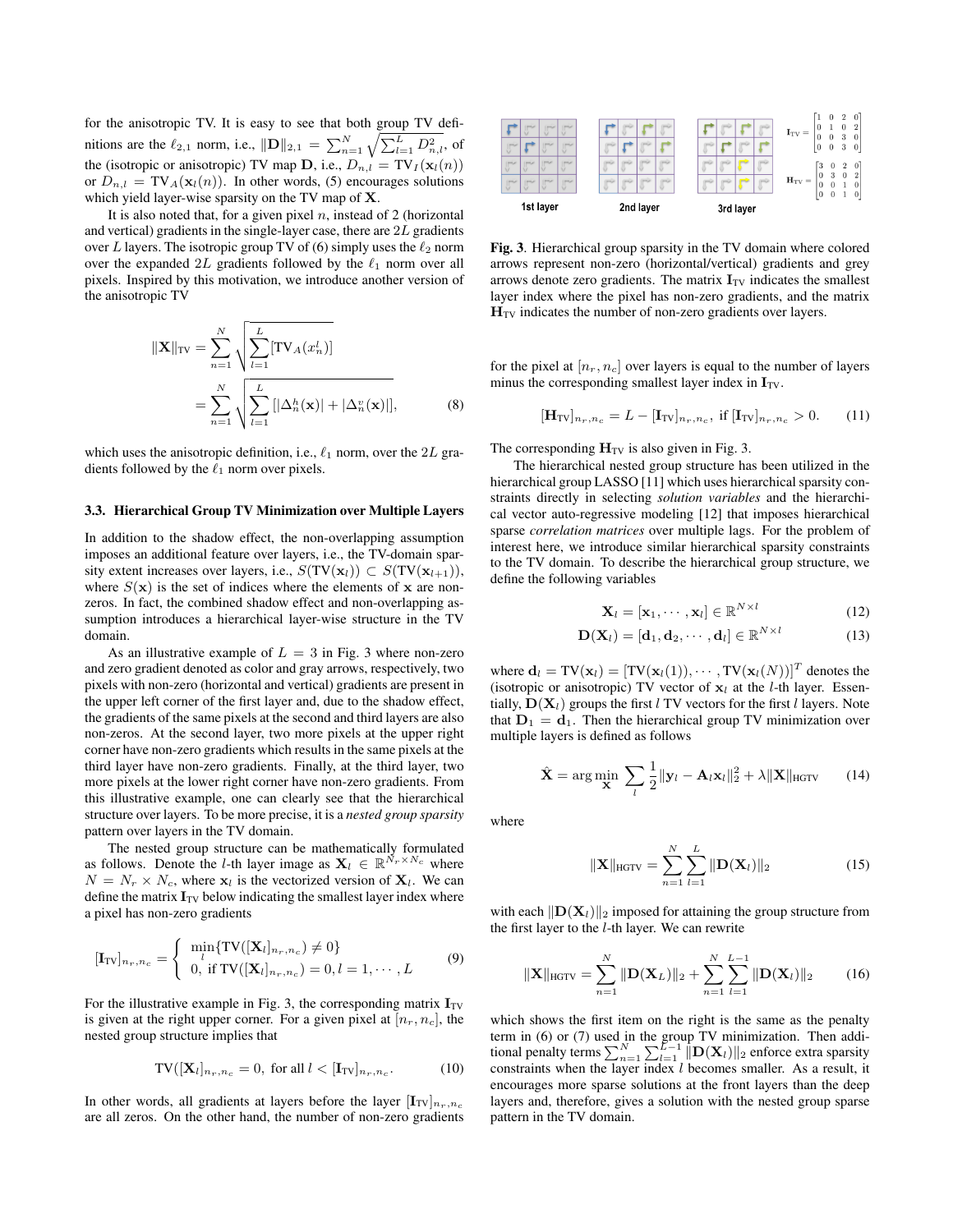

Fig. 4. The recovered four letters along with shadow letters in  $L = 3$ layers with proposed approaches when  $M/N = 0.5$ .

#### 4. NUMERICAL RESULTS

In this section, numerical results are provided to evaluate all three proposed approaches in terms of the success rate and normalized mean squared error (NMSE) as a function of the compression ratio  $M/N$ . Denote the three approaches, sequentially, as 1) I-TVM, 2) G-TVM and 3) HG-TVM. To obtain the results, we run all three approaches with several choices of regularization parameter  $\lambda$  over a broad interval and report the best result with the regularization parameter giving the smallest the estimation error with respect to the ground truth.

Fig. 4 shows the recovery performance of  $L = 3$  layers with four non-overlapping letters when the number of measurements is half of the number of pixels in each layer, i.e.,  $M/N = 0.5$ . The first row shows the performance of the individual TV minimization (I-TVM) in Section. 3.1. One can observe good performance at the first two layers along the shadow letter of 'M' in the second layer. However, for the third layer, the shadow letters 'M' and 'E' are not recovered and the two letters 'A' and 'L' are visible with significant background artifacts. As explained previously, with both shadow letters from front layers and new letters in the third layer, the number of non-zero gradients in the third layer is significantly increased, which in turns requires more measurements for improved performance at deep layers. The second row gives the performance of the group TV minimization (G-TVM) approach with the same number of measurements. Compared with the I-TVM approach, the G-TVM shows improved performance in the third layer by imposing layerwise group constraints. Nevertheless, layer-wise group constraints introduce visible background artifacts in the first and second layers. The best performance across all three layers is obtained by the hierarchical group TV minimization (HG-TVM) approach shown in the bottom row where all four letters and shadow letters are fully recovered with the minimum artifacts.

The performance is further quantified in terms of the success rate and NMSE by using the Monte-Carlo simulation. The NMSE for each layer is defined as  $\|\hat{\mathbf{x}}_l - \mathbf{x}_l\|_2^2 / \|\mathbf{x}_l\|_2^2$  and the Monte-Carlo trail is considered to be a success if the layer-wise NMSE is less than a threshold, i.e.,  $10^{-5}$  in our simulation. In each Monte-Carlo run, the measurement matrix  $A_l$  is generated as independent Gaussian



Fig. 5. Performance comparison in terms of the success rate (top row) and NMSE (bottom row) as a function of the compression ratio  $M/N$  for all three layers.

matrices with zero mean and unit variance. Fig. 5 shows the two performance metrics for the proposed approaches over all three layers. For the I-TVM, the success rate curve (denoted as blue curves with dots) moves towards higher compression ratios from the first layer to the third layer. This observation is in line with the qualitative results shown in Fig. 4, where the deeper layers with more shadow letters requires higher compression ratios and larger number of measurements. The G-TVM (denoted as red curves with diamonds) shows the worst performance for the first two layers as more background artifacts are introduced due to the group structure constraints. At the third layer, the G-TVM is better than the I-TVM. Finally, the HG-TVM shows worse performance than the I-TVM at the first layer but the best performance over the second and third layers.

## 5. CONCLUSION

This paper investigated THz imaging of multi-layer non-overlapping contents and, particularly, utilized the shadow effect to improve the recovery performance for deep layers with increased number of shadow letters from front layers. Our approach to the problem of interest was built on the total variation minimization principle and exploited the hierarchical (nested) group structure in the total variation domain over layers. The proposed hierarchical group total variation minimization approach achieved the best trade-off performance across all three layers in the considered examples.

#### 6. REFERENCES

- [1] N. Horiuchi, "Terahertz technology: Endless applications," *Nature Photonics*, vol. 4, no. 4, pp. 140, Sept. 2010.
- [2] E. P. Parrott, S. M. Sy, T. Blu, V. P. Wallace, and E. Pickwell-MacPherson, "Terahertz pulsed imaging in vivo: measurements and processing methods," *Journal of Biomedical Optics*, vol. 16, no. 10, pp. 106010–1–106010–8, 2011.
- [3] G. C. Walker, J. W. Bowen, J. Labaune, J-B. Jackson, S. Hadjiloucas, J. Roberts, G. Mourou, and M. Menu, "Terahertz